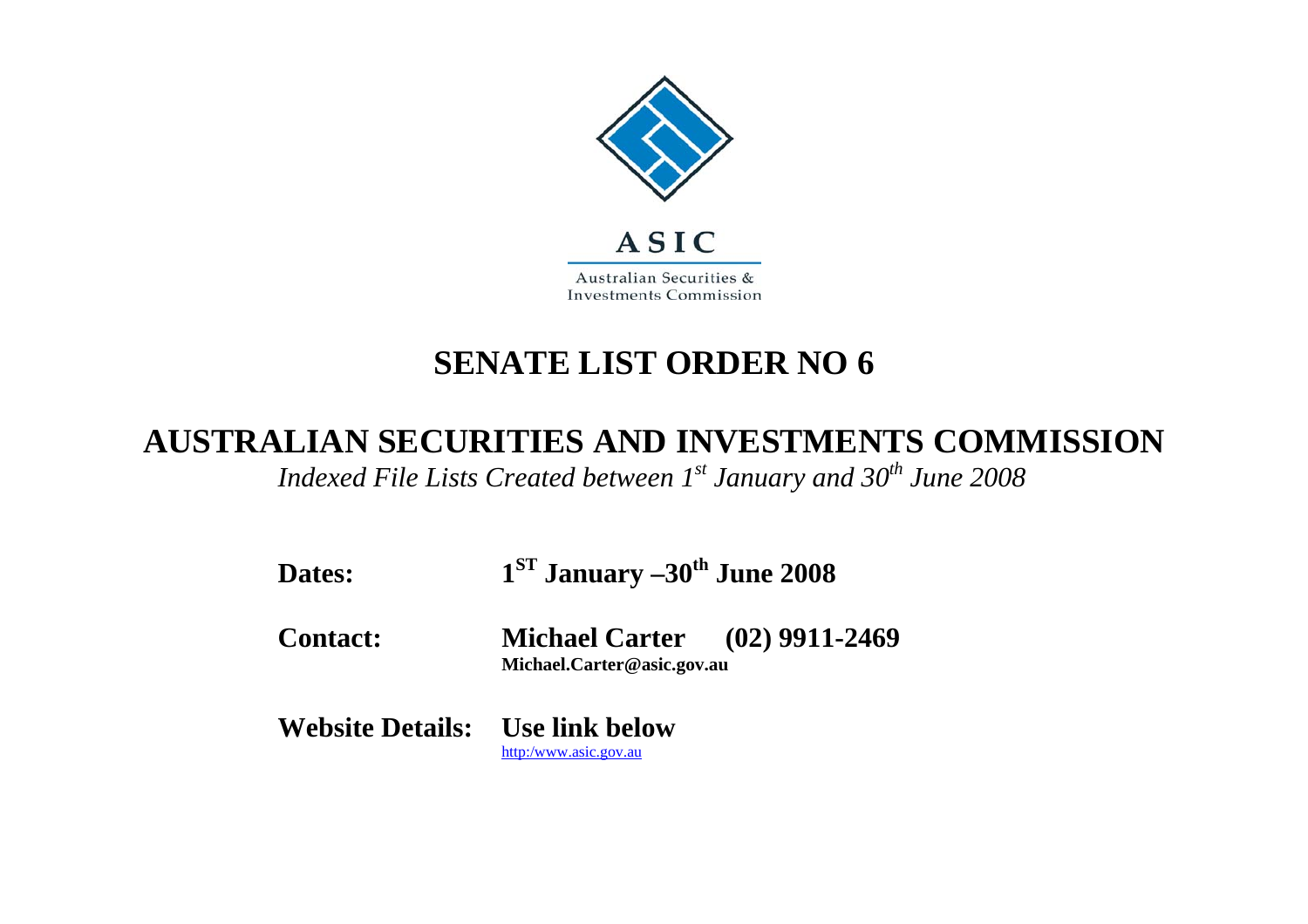### Indexed File Lists Created between  $1<sup>st</sup>$  January and  $30<sup>th</sup>$  June 2008

| PMR 2008/000504 | ACCELERATED RIGHTS ISSUES                                                                                                    |
|-----------------|------------------------------------------------------------------------------------------------------------------------------|
| PMR 2008/001219 | WHOLESALE EQUITY SCHEMES: TRUSTEE LICENSING PART 2                                                                           |
| PMR 2008/001221 | UNLISTED AND UNRATED INVESTMENT PRODUCTS PART 6                                                                              |
| PMR 2008/001460 | INSURANCE REQUIREMENTS FOR REGISTERED LIQUIDATORS PART 1 27-11-2007 TO 20-12-2007                                            |
| PMR 2008/001995 | AUSTRALIAN FINANCIAL MARKETS ASSOCIATION (AFMA) POLICY LIAISON                                                               |
| PMR 2008/002143 | <b>FSR COMPENSATION ARRANGEMENTS</b>                                                                                         |
| PMR 2008/002443 | ELECTRONIC COMMERCE - (PART 5)                                                                                               |
| PMR 2008/002610 | ASX LIMITED ACN 008 624 691 2007 ASX OMNIBUS LISTING RULE                                                                    |
| PMR 2008/003246 | ADVICE STANDARD & COMPLEX FINANCIAL REPORTING GROUP FILE PART 9                                                              |
| PMR 2008/003247 | EXTENSION OF TIME TO LODGE DIRECTORS &/OR SHAREHOLDERS RESOLUTIONS UNDER LARGE/SMALL PROPRIETARY COMPANY CLASS ORDER PART 22 |
| PMR 2008/003249 | EXTENSION OF TIME FOR HOLDING ANNUAL GENERAL MEETING - PART 7                                                                |
| PMR 2008/003369 | MERGERS & ACQUISITIONS PROJECT                                                                                               |
| PMR 2008/003803 | NATIONAL STOCK EXCHANGE OF AUSTRALIA LIMITED ACN 000 902 063 - ANNUAL ASSESSMENT OF AUST MARKET LICENSEE                     |
| PMR 2008/003824 | ASX LIMITED ACN 008 624 691 RULE AMENDMENTS FORMAL LODGEMENT: INTEGRATION OF DISCIPLINARY AND APPEAL PROCESSES               |
| PMR 2008/004356 | UNLISTED & UNRATED DEBENTURE TASK FORCE - INVESTOR RESEARCH                                                                  |
| PMR 2008/004357 | UNLISTED & UNRATED DEBENTURE TASK FORCE - INVESTOR RESEARCH                                                                  |
| PMR 2008/005048 | FINANCIAL STABILITY STANDARDS AND STRESS TESTING PROJECT                                                                     |
| PMR 2008/005517 | ASX LIMITED ACN 008 624 691 ANNUAL ASSESSMENT 2007 PERTH ISSUERS UNIT (PART EIGHT).                                          |
| PMR 2008/005828 | FINANCIAL REPORTING PROJECT - ELECTRONIC LODGEMENT OF DOCUMENTS RECEIVED BY AAA                                              |
| PMR 2008/005830 | FINANCIAL REPORTING PROJECT - RECORDING AND DISCLOSURE OF AAA APPLICATIONS, DECISIONS AND RELIEF INSTRUMENTS                 |
| PMR 2008/006425 | ELECTRONIC COMMERCE - (PART 6)                                                                                               |
| PMR 2008/006906 | ADVICE STANDARD & COMPLEX - FUNDRAISING                                                                                      |
| PMR 2008/007211 | ASX LIMITED ACN 008 624 691 - CHANGES TO OPERATING RULES REDUCTION OF OVERLAP WITH CORPORATIONS ACT PROJECT - TO 280307      |
| PMR 2008/007212 | ASX LIMITED ACN 008 624 691 - CHANGES TO OPERATING RULES REDUCTION OF OVERLAP WITH CORPORATIONS ACT PROJECT - TO 17 07 07    |
| PMR 2008/007213 | ASX LIMITED ACN 008 624 691 - CHANGES TO OPERATING RULES REDUCTION OF OVERLAP WITH CORPORATIONS ACT PROJECT - TO 28 11 07    |
| PMR 2008/007214 | ASX LIMITED ACN 008 624 691 - CHANGES TO OPERATING RULES REDUCTION OF OVERLAP WITH CORPORATIONS ACT PROJECT - FROM 04 02 08  |
| PMR 2008/007267 | ASX LIMITED ACN 008 624 691 OMNIBUS LR AMENDMENTS: SPP, SIV (LR 15.16), LR 7.1                                               |
| PMR 2008/007724 | FINANCIAL REPORTING PRESENTATION - FINANCIAL REPORTING CONFERENCE 18 MARCH 2008                                              |
| PMR 2008/007828 | WHAT IS A FINANCIAL SERVICE? REGULATORY GUIDE                                                                                |
| PMR 2008/007829 | <b>SHARE LENDING</b>                                                                                                         |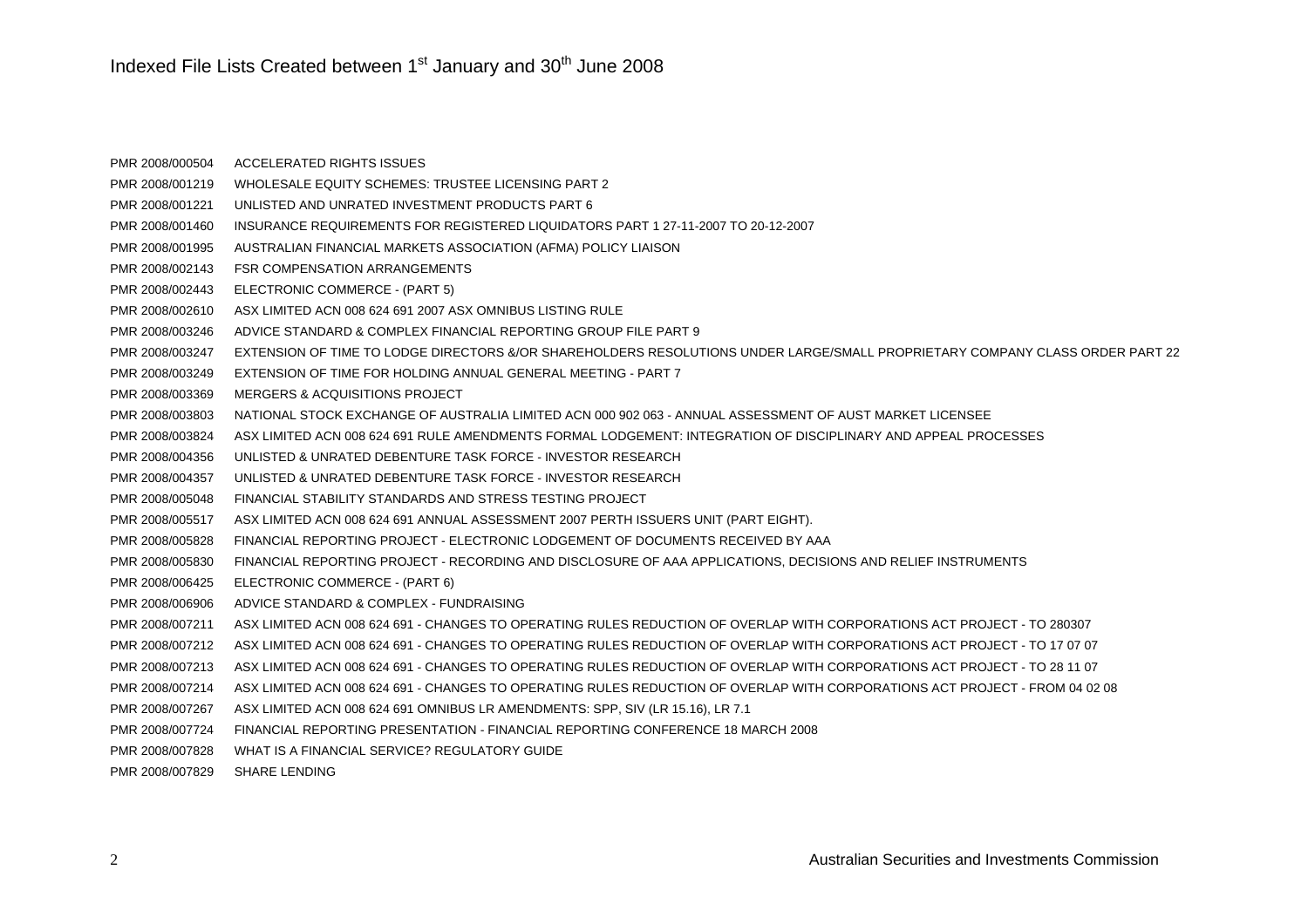### Indexed File Lists Created between  $1<sup>st</sup>$  January and  $30<sup>th</sup>$  June 2008

| PMR 2008/007830 | CROSS BORDER CAPITAL FLOWS, MUTUAL RECOGNITION, INTERNATIONAL         |
|-----------------|-----------------------------------------------------------------------|
| PMR 2008/008239 | G100 CHIEF ACCOUNTANT'S OFFICE                                        |
| PMR 2008/008282 | NEW RG: WHEN DO I NEED A LICENCE?                                     |
| PMR 2008/008286 | PROPERTY INSTALMENT WARRANTS                                          |
| PMR 2008/008549 | <b>PRIVATE EQUITY PART 2</b>                                          |
| PMR 2008/008551 | NZ MUTUAL RECOGNITION PART 3                                          |
| PMR 2008/008881 | <b>IDPS REVIEW</b>                                                    |
| PMR 2008/009237 | AUSTRALIAN IMPLICATIONS FROM US SUBPRIME FALLOUT - GENERAL MONITORING |
| PMR 2008/009916 | <b>NCPFS RIS PART 1</b>                                               |
| PMR 2008/009917 | <b>NCPFS POLICY</b>                                                   |
| PMR 2008/010022 | UNLISTED MORTGAGE AND PROPERTY SCHEMES PROJECT                        |
| PMR 2008/010081 | AUDIT INSPECTION PROGRAM PUBLIC REPORT 2006-07                        |
| PMR 2008/010332 | FINANCIAL SERVICES WORKING GROUP HOMESAVER                            |
| PMR 2008/010333 | FINANCIAL SERVICES WORKING GROUP HOMESAVER - CONSULTANTS              |
| PMR 2008/010478 | STOCK LENDING AND SUBSTANTIAL HOLDER NOTICES                          |
| PMR 2008/010491 | <b>FINANCIAL REPORTING PROJECT</b>                                    |
| PMR 2008/011000 | COMPENSATION ARRANGEMENTS - RESEARCH CONSULTANT PART 2                |
| PMR 2008/011002 | COMPENSATION ARRANGEMENTS - RESEARCH CONSULTANT PART 3                |
| PMR 2008/011043 | INCORPORATION BY REFERENCE                                            |
| PMR 2008/011062 | LIQUIDATORS AND PI INSURANCE                                          |
| PMR 2008/011271 | MEMBER BENEFIT PROJECTIONS                                            |
| PMR 2008/011272 | <b>GOOD ADVERTISING GUIDE</b>                                         |
| PMR 2008/011644 | APRA PRUDENTIAL PRACTICE GUIDE (131025100)                            |
| PMR 2008/011826 | ADVICE STANDARD & COMPLEX - FINANCIAL REPORTING                       |
| PMR 2008/011996 | ACCOUNTS EXAMINATION - LISTED ENTITY                                  |
| PMR 2008/012116 | PS 146 REVIEW PART 2                                                  |
| PMR 2008/012314 | UPDATE OF RG 59: ANNOUNCING AND WITHDRAWING TAKEOVER BIDS             |
| PMR 2008/012543 | ACCOUNTS EXAMINATION - LISTED ENTITY                                  |
| PMR 2008/012781 | REGULATION ADVICE EXTERNAL - M&A PART 2                               |
| PMR 2008/012782 | REGULATION ADVICE EXTERNAL - M&A PART 3                               |
| PMR 2008/012976 | UNLISTED AND UNRATED DEBENTURE TASK FORCE                             |